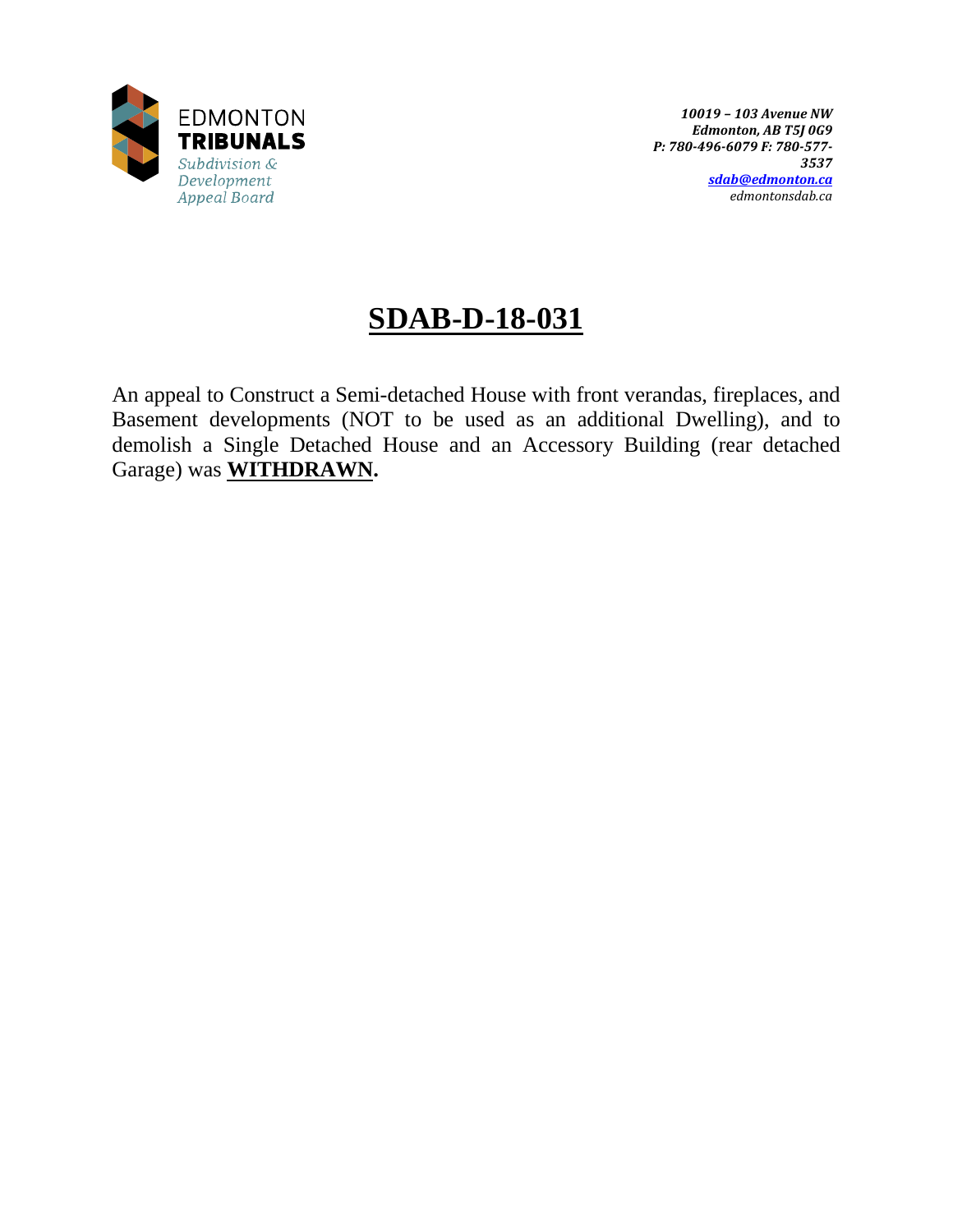

Date: February 26, 2018 Project Number: 188667407-007 File Number: SDAB-D-18-032

# **Notice of Decision**

[1] On February 15, 2018, the Subdivision and Development Appeal Board (the "Board") heard an appeal that was filed on January 22, 2018. The appeal concerned the decision of the Development Authority, issued on January 11, 2018, to refuse the following development:

> Increase the number of children in an existing Child Care Service (23 to 30 Children). (Tots 2 Kids)

- [2] The subject property is on Plan 6143NY Blk 23 Lot 9, located at 14804 78 Street NW, within the RF1 Single Detached Residential Zone. The Mature Neighbourhood Overlay and applies to the subject property.
- [3] The following documents were received prior to the hearing and form part of the record:
	- Copies of the application, refused permit with attachments and plans;
	- Appellant's written submissions and supporting documents;
	- Development Officer's written submissions dated February 8, 2018;
	- Two online responses in opposition to the development; and
	- Written submissions from a neighbouring property owner.
- [4] The following exhibits were presented during the hearing and form part of the record:
	- Exhibit  $A -$  Letters of Support from Daycare Clients
	- Exhibit B Letters of Support from Adjacent Property Owners
	- Exhibit C Notification Map showing location of Owners in Exhibit C
	- Exhibit  $D Two$  photos showing front view of subject property
	- Exhibit  $E -$  Photos showing rear of property and children being dropped off
	- Exhibit  $F -$  Series of 15 photos showing different views of subject property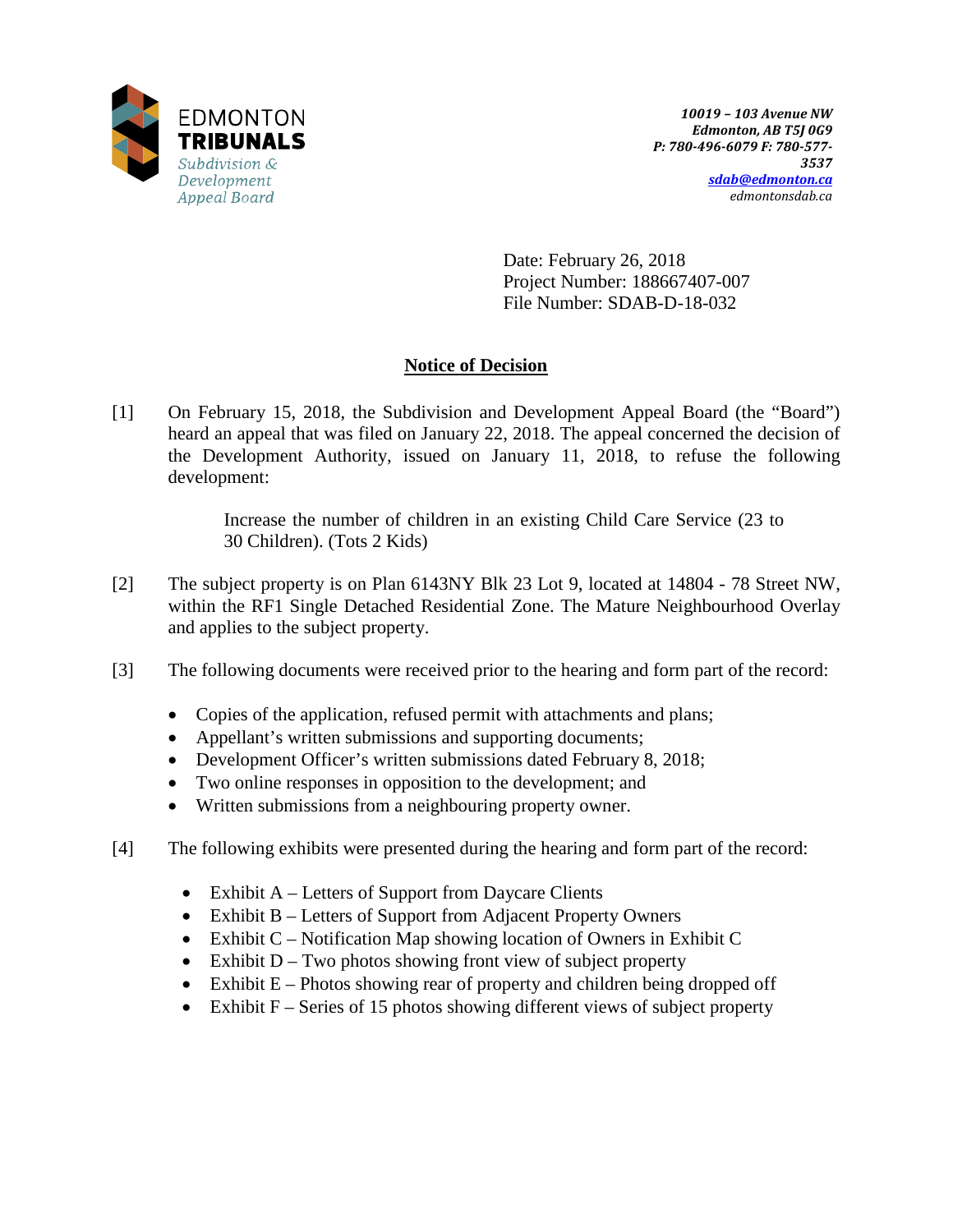## **Preliminary Matters**

- [5] The Presiding Officer outlined how the hearing would be conducted, including the order of appearance of parties, and no opposition was noted.
- [6] One of the panel members, Mr. Somerville disclosed that he was a member of the panel that approved the original Child Care Services in 2016. There was no opposition to the composition of the panel.
- [7] The appeal was filed on time, in accordance with section 686 of the *Municipal Government Act*, RSA 2000, c M-26.

### **Summary of Hearing**

- *i) Position of the Appellant, Permit Masters*
- [8] The Applicant, Ms. S. Jessani, was represented by Mr. B. Romanesky, an Urban Planner with Permit Masters. Ms. Jessani was also present.
- [9] The building is no longer a residence and is closed on holidays, weekends and during the evenings. There is a high demand for out of school child care in the area. When the Child Care Service first opened, registration jumped from 5 children to 19 children within a month.
- [10] The Appellant referred the Board to an overhead map to provide some context. The subject site is on a corner lot which meets the locational requirements for a Child Care Service and the closest schools are J. A. Fife School, John Barnett School and St John Bosco School.
- [11] The Development Officer failed to justify his refusal by neglecting to identify how an incremental increase of seven children would create a significant negative impact on anyone. His report identified the following issues related to the development: noise associated with the outdoor play area, amount of garbage generated and the rear parking area that is gravel rather than hard-surfaced.
- [12] Substantial changes were made to Section 80 of *Edmonton Zoning Bylaw* (Bylaw 17643 passed on May 25, 2016) to reduce barriers to Child Care Services by removing a number of discretionary requirements that were difficult to implement. Council eliminated everything that had to do with noise from outdoor playspaces, making it very clear that noise generated from outdoor playspaces is not a factor to be considered when refusing a permit.
- [13] The Development Officer did not have any concerns with the number of parking or pickup/drop-off spaces provided. This development has six on-site parking spaces as the previous Board allowed one parking space to be in tandem. Thirty children require the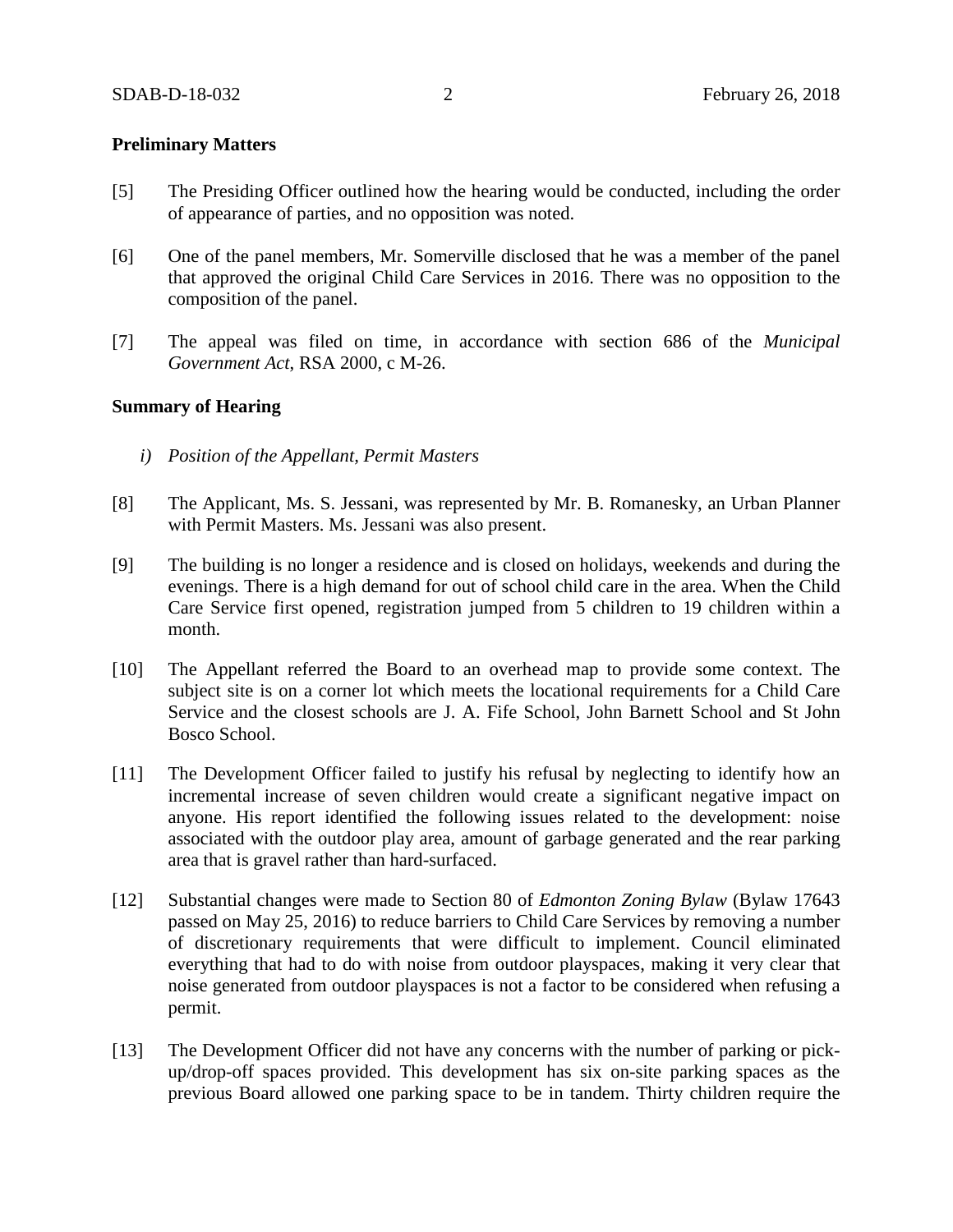same number of pick-up/drop-off loading spaces as twenty-three children; therefore, no further variance is required from the 2016 decision.

- [14] Mr. Romanesky presented an overview of the daily operations of the Child Care Services:
	- a) The proposed development is a before/after-school care program, not a daycare. Operating hours are between 7:00 a.m. and 6:00 p.m. There are no children at the facility between 8:30 a.m. and 11:30 a.m.
	- b) When she first opened the facility, Ms. Jessani did not know which schools she would be servicing, but currently all children in her care attend J. A. Fife School, John Barnett School and St. John Bosco School. A staff member walks the children to J. A. Fife and John Barnett Schools, while Ms. Jessani uses her personal vehicle to transport the children going to St. John Bosco School. She may obtain a van in the future, depending on registration numbers and which schools the children attend.
	- c) There are currently seven kindergarten children that return to the facility starting at 11:30 a.m. The times fluctuate depending on which school they attend. The remaining children return to the facility at the end of the school day between 3:10 p.m. and 3:40 p.m. They are provided with a snack and kept busy with activities until they are picked up.
- [15] Although the existing Child Care Service is approved for 23 children, it does not mean 23 vehicles are picking up/dropping off children. Vehicles also arrive at staggered times.
	- a) Many children are dropped off directly at school in the morning by their parents. After school activities are held at the nearby park during nice weather and children are often picked up directly from the park.
	- b) Siblings have priority on the waiting list. Currently, there are two families that have three children and three families with two children; therefore, the number of cars arriving to drop off and pick up children is significantly reduced.
	- c) Since many of the children are older, their parents do not even get out of the car; they simply stop to allow their children to get in/out of the car. To help the pick-up process run efficiently, staff will assist the children with their outerwear and ensure that they are ready and waiting for their parents.
	- d) Parents have different work hours, and they do not all arrive at the same time to pick up or drop off their children.
- [16] Letters of support from the current families using the facility were submitted. (Exhibit A). Only one parent did not sign the petition, as they sit on the Board and felt it would be a conflict of interest. Mr. Romanesky acknowledged that some of these parents may reside outside of the 60 metre notification zone.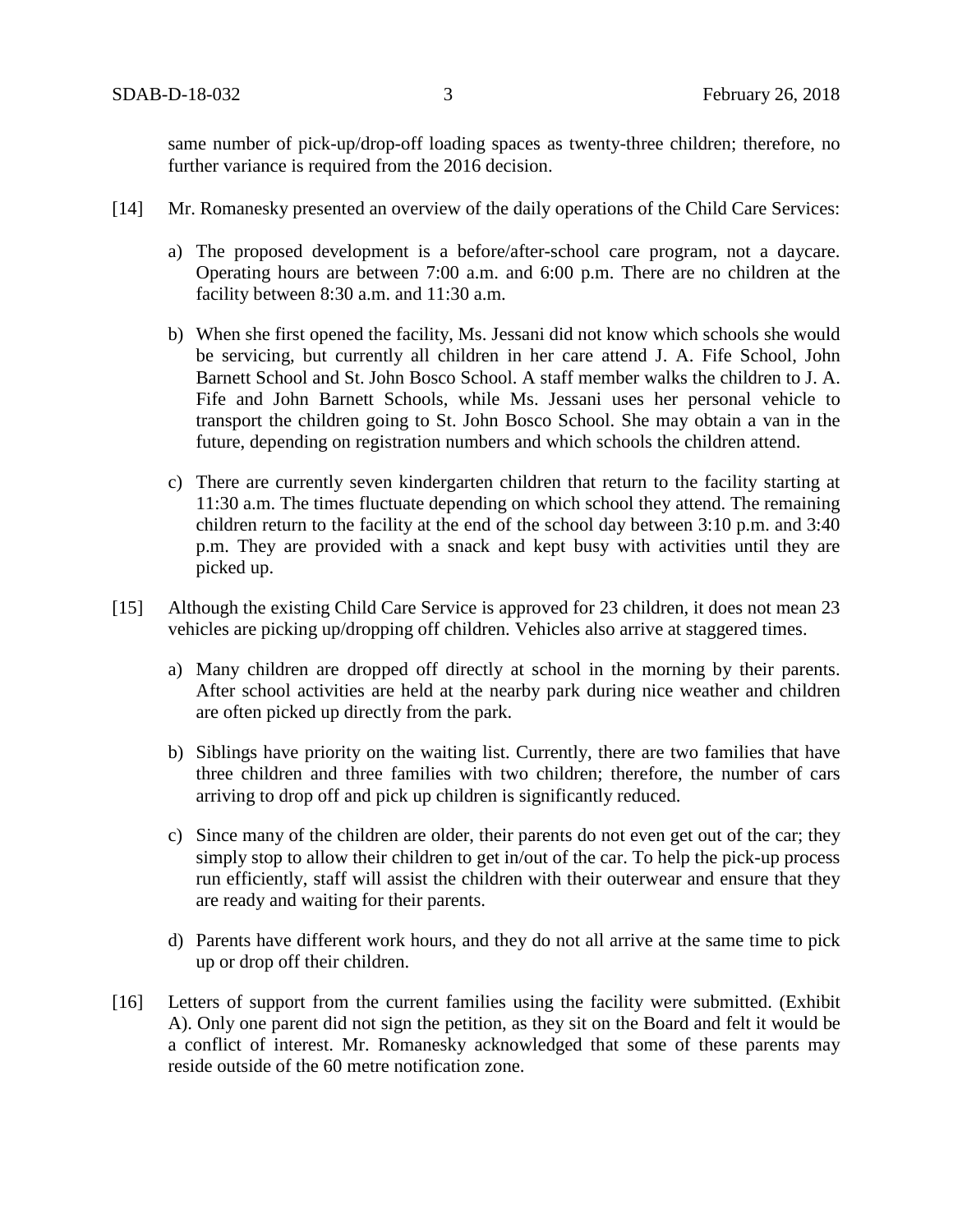- [17] A second package containing letters of support from four adjacent neighbours was submitted. (Exhibit B) The location of these properties was marked on the notification map. (Exhibit C)
- [18] The Appellant has reviewed and agrees with the recommended conditions of the Development Officer. Many of the conditions are operational items and have nothing to do with an increase in the number of children. They would agree to providing some type of hard surface to the driveway to eliminate the gravel once the weather is conducive to this.
	- *ii) Position of the Development Officer, Mr. P. Adams*
- [19] The Development Authority did not appear at the hearing and the Board relied on the written submissions of Mr. P. Adams.
	- *iii) Position of Affected Property Owner, Mr. S. Hammett*
- [20] Mr. Hammett lives directly across the street to the south of the facility. It was his understanding that the original application was for 37 children and approval was given for 23. He questioned why 30 children would suddenly be acceptable and whether the operator will appear before the Board in another year requesting the number be raised to the original 37 children that was contemplated in the original application.
- [21] He does not feel it is acceptable to have to deal with so many children in the home next door when living in a residential community. As the numbers continue to grow, parking and noise from the play area will only get worse. He is concerned that the yard on the north side of the house may be turned into additional play space for the children.
- [22] There is another daycare that recently opened in the nearby strip mall on 144 Avenue and 77 Street, which was the location originally suggested by the community for the subject development.
- [23] The subject building used to be an ordinary house in the neighbourhood. He provided the Board with two photographs to show what the building currently looks like. (Exhibit D) In his view, the red paint and the large sign in the window make the building look partially like a commercial building. He also questioned whether the Child Care will still operate during the summer when there is no school.
- [24] Children are currently dropped off in front of the facility because the snow in the rear parking area is too deep. The only vehicle he ever sees in the rear is a small Toyota that belongs to the operator.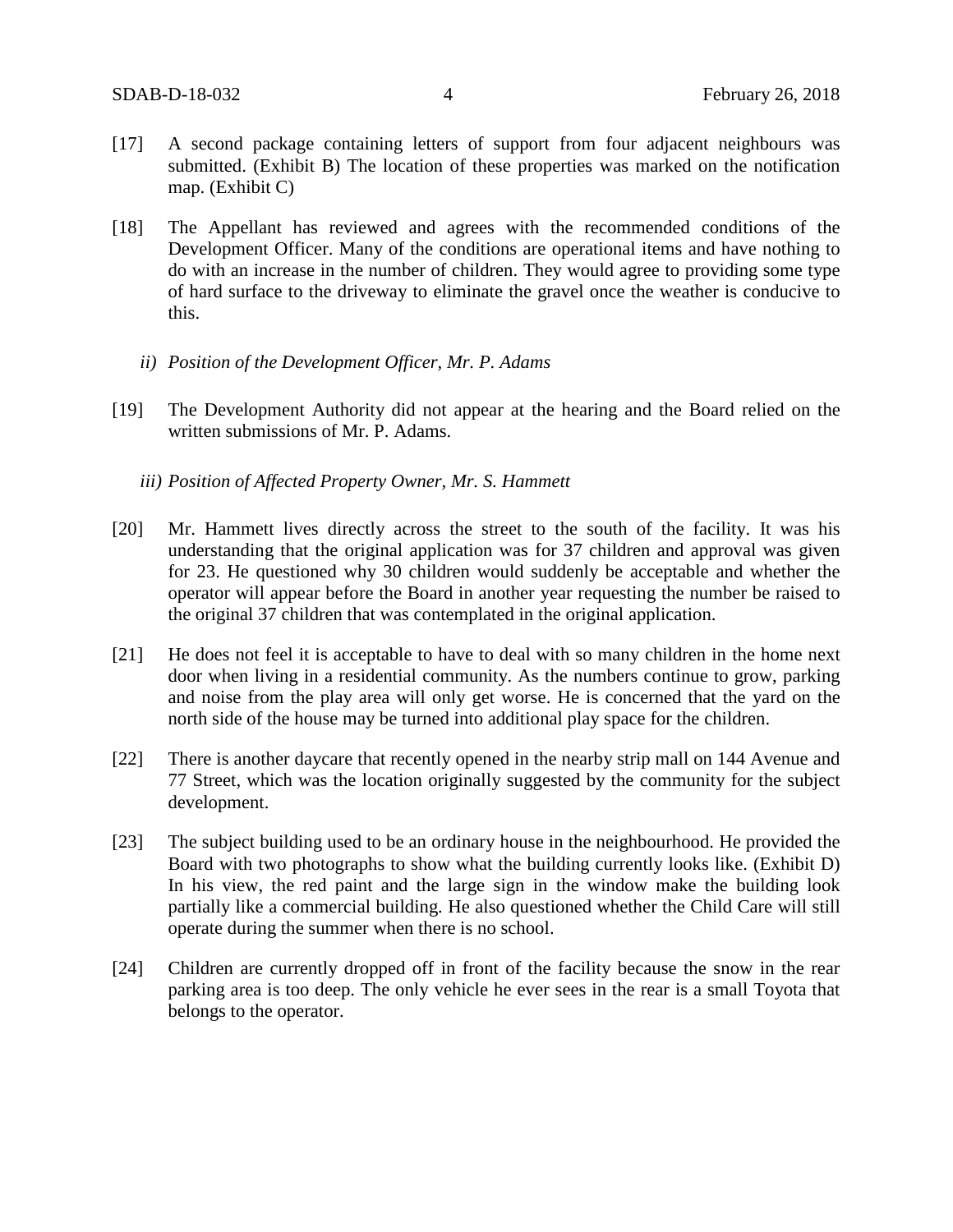- *iv) Position of Affected Property Owner, Ms. S. Tavares*
- [25] Ms. Tavares lives directly to the west of the subject site. She provided two sets of photographs showing different views of the property including the rear, children being dropped off, and different views of immediately surrounding area. (Exhibits E and F). The Board took a short recess to review these photographs.
- [26] Ms. Taveres referred the Board to one of the photographs which showed tire tracks in the snow behind the subject property. It was her belief that the tracks were made intentionally by the facility operator with her own vehicle.
- [27] Ms. Tavares submitted the following concerns regarding the current operations:
	- a) She referred to paragraph 31 of the Board's previous decision from June 10, 2016 (SDAB-D-16-133) which stated that two staff members would be walking the children to school, and questioned why there is currently only one staff member escorting the children.
	- b) At the time of the original appeal, the proposed development contemplated serving only J. A. Fife School, and now there are drop-offs and pick-ups to other schools.
	- c) She is concerned about the safety of the children being transported to and from school in Ms. Jessani's personal vehicle without car seats.
- [28] Her main concern is the amount of noise generated by the children who use the outdoor playspace. Her father is gravely ill and lives with her. He has been greatly disturbed by the noise. An increase of seven children will make matters worse and will force her father out of his own home. If a family were living next door, there would be substantially less noise as there would be significantly fewer children in the yard.
- [29] It was her understanding that at the 2016 hearing, the Board informed her that no backyard playspace would be permitted. She therefore questioned why a playspace is now permitted. Nothing has been done in the backyard to mitigate the impacts of children playing there.
- [30] The approved plans from the 2016 decision were displayed. The Presiding Officer noted that these plans were stamped by the SDAB Chair and there is no specification on these plans that the outdoor playspace is not to be used. Also, the outdoor playspace is contemplated in one of the conditions for approval from the previous Board decision (page 9).
	- *v) Rebuttal of the Appellant*
- [31] Ms. Jessani stated that the children never play in her backyard as it is used only as a parking lot. The children are always walked to the nearby park for outdoor play time.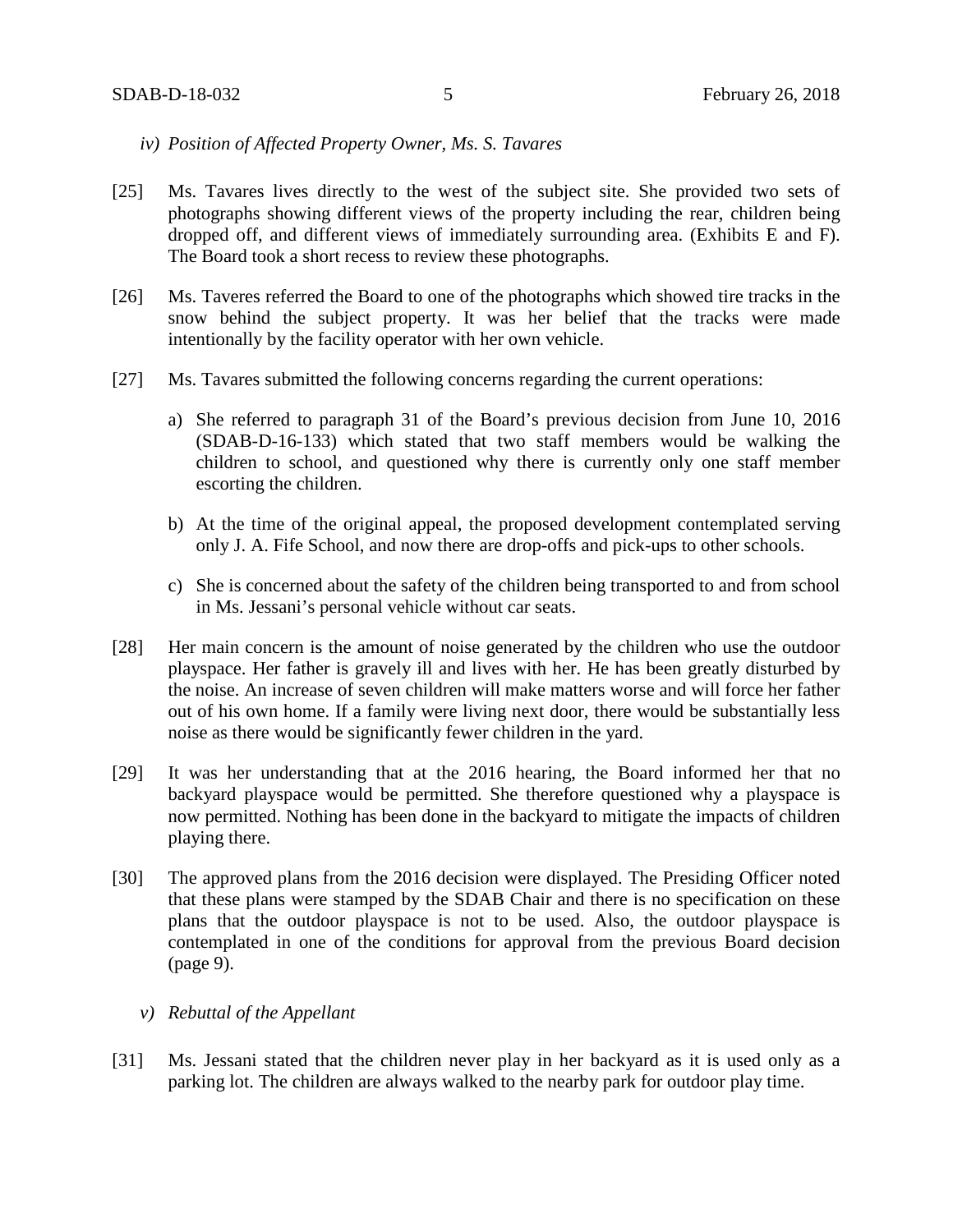- [32] Mr. Romanesky reiterated that the Child Care Service has already been approved, and that this hearing is simply to determine whether an incremental increase of 23 to 30 children is acceptable. The hearing is not meant to evaluate operational procedures.
- [33] The Appellant confirmed that the facility operates during the summer months with a different curriculum that includes field trips.
- [34] Ms. Jessani confirmed she will never be back to ask for a further increase in the number of children. She was not aware at the time of the first appeal that the size of the building allows a maximum of 30 children.
- [35] The Appellant acknowledged that there are two neighbours present in opposition to their appeal but also reminded the Board that four letters of support were provided by directly affected property owners.

## **Decision**

- [36] The appeal is ALLOWED and the decision of the Development Authority is REVOKED. The development is GRANTED as applied for to the Development Authority, subject to the following CONDITIONS:
	- 1. The children must be elementary school-aged children, from kindergarten to grade six.
	- 2. The business shall be run as a before/after-school care service only.
	- 3. The hours of operation shall be from 7:00 a.m. to 6:30 p.m., Monday to Friday.
	- 4. The outdoor place space shall be fenced on all sides and all gates shall be selflatching. (Reference Section 80.3.a)
	- 5. All outdoor trash collection areas shall be located and screened to the satisfaction of the Development Officer in accordance with Sections 55.4 & 5.
	- 6. Any outdoor lighting for any development shall be located and arranged so that no direct rays of light are directed at any adjoining properties, or interfere with the effectiveness of any traffic control devices. (Reference Section 51)
	- 7. All required parking and loading facilities shall only be used for the purpose of accommodating the vehicles of clients, customers, employees, members, residents or visitors in connection with the building or Use for which the parking and loading facilities are provided, and the parking and loading facilities shall not be used for driveways, access or egress, commercial repair work, display, sale or storage of goods of any kind. Reference Section (54.1.1.c)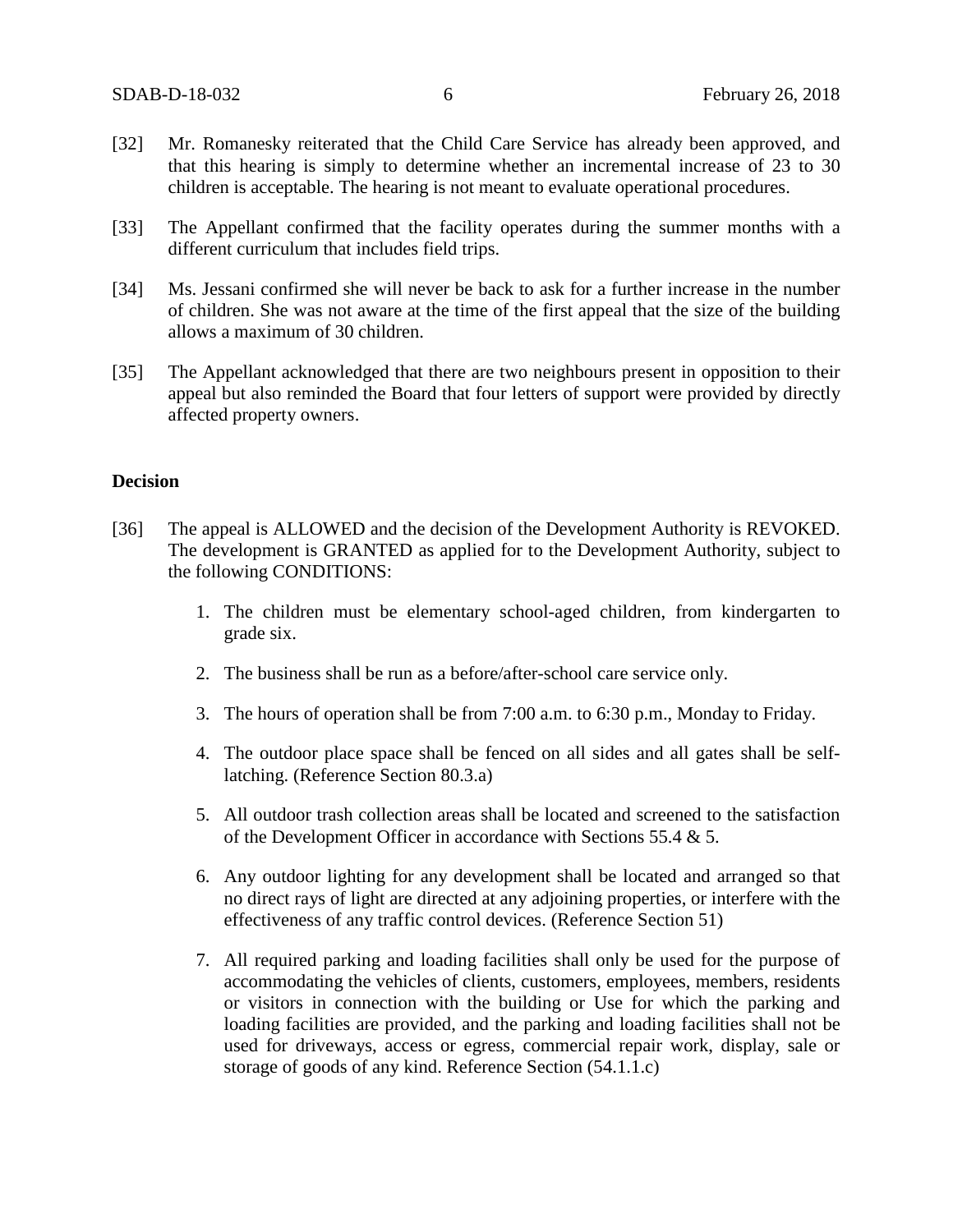8. The off-street parking, loading and unloading (including aisles or driveways) shall be hardsurfaced, curbed, drained and maintained in accordance with Section 54.6.

#### **Reasons for Decision**

- [37] The proposed development is for a Child Care Service, which is a Discretionary Use in the RF1 Single Detached Residential Zone.
- [38] In 2016, the Development Authority refused the subject Child Care Service. At the time, a number of relaxations to the development regulations were required. That decision was appealed to this Board, which heard the matter on May 26, 2016 and June 22, 2016 (SDAB-D-16-133). At that time, the Board granted a development permit for a Child Care Service for 23 children, and all the requested variances were allowed.
- [39] This appeal concerns a request to increase the number of children to 30; no variances to the regulations of the *Edmonton Zoning Bylaw* are required, and the development was refused by the Development Officer based solely on his belief that the increase in children would adversely and materially impact the use, enjoyment or value of neighbouring properties.
- [40] With no variances required for this Discretionary Use development, this Board is faced with deciding whether the admittedly strong demand for a Child Care Service in this neighborhood outweighs the concerns of neighbouring property owners, and in particular the concerns of two immediate neighbors who attended the hearing.
- [41] In support of the development, the Appellant provided evidence that the subject Child Care Service can accommodate seven more children without increasing the current staffing levels. Although neighbours in opposition expressed concerns in this regard, no substantive information was submitted to refute this point, and the Board accepts the Appellant's position.
- [42] The Board also heard that demand from local schools is such that there is a need for these additional spots. Opposing neighbours expressed concerns about the influx of children from these other schools, but the Board accepts the Appellant's submissions that traffic and parking issues are mitigated by prioritizing siblings of current clients. For example, there are currently two families with three children, and three families with two children, therefore, for twelve of the currently enrolled children, only five vehicles attend the site for drop-off and pick-up.
- [43] The Board was presented with the following documents supporting the intensification of use:
	- Exhibit A: Letters of support from all but one of the current clients of the facility
	- Exhibit B: Letters of support from four directly affected neighbours.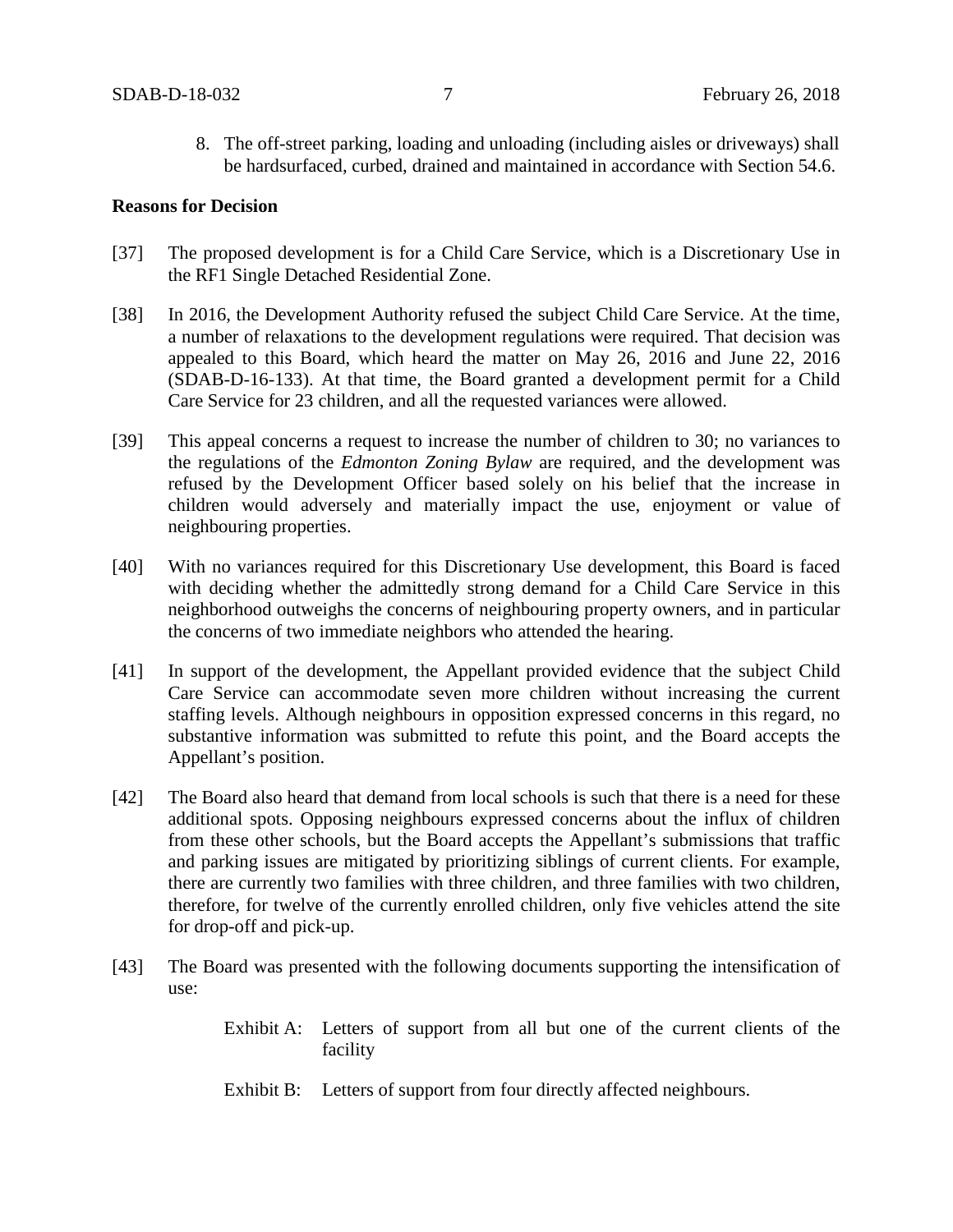- [44] On the other hand, the Board was in receipt of two online comments in opposition to the development, and also heard from a neighbouring property owner that children were using the outdoor playspace and causing noise concerns. However, the Board accepts the Appellant's submission that although the Child Care Service did initially use the outdoor playspace when it first began operations, it has since successfully used nearby local parks to mitigate noise impacts.
- [45] As a quasi-judicial tribunal that obtains its jurisdiction strictly from the *Municipal Government Act*, this Board has no authority with respect to enforcement matters such as noise complaints, appearance of the property, parking violations, or alleged violations of provincial child care regulations. Based upon the evidence before the Board, the objections of the immediate neighbor opposing the development are of a speculative nature and/or more appropriately within the jurisdiction of another regulatory body.
- [46] The Board also makes the same observations as the 2016 panel in SDAB-D-16-133, and references paragraph 62 of that panel's decision, which states:

[62] The Board notes that the former section 80(8)(d), which addressed the criteria for the peaceful enjoyment of neighbouring properties in relation to outdoor playspace was repealed by City Council on May 25, 2016.

[47] For the foregoing reasons the appeal is allowed and decision of the Development Authority is revoked. The development permit to allow an increase from 23 to 30 children for the subject Child Care Service is granted.

Wington Titth

Winston Tuttle, Presiding Officer Subdivision and Development Appeal Board

Board Members In Attendance: Mr. N. Somerville; Mr. I. O'Donnell; Ms. E. Solez; Ms. K. Thind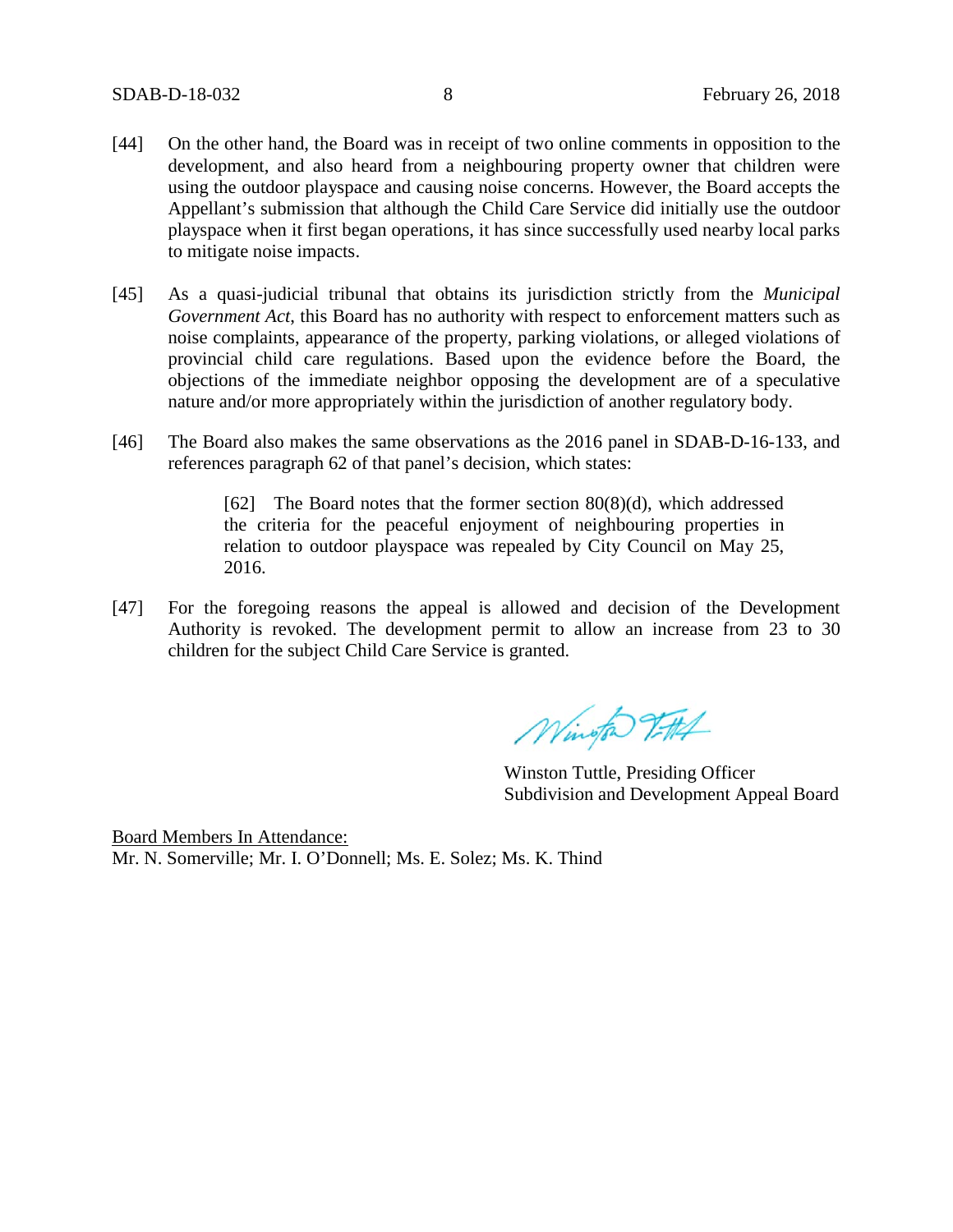# **Important Information for the Applicant/Appellant**

- 1. This is not a Building Permit. A Building Permit must be obtained separately from the Sustainable Development Department, located on the 2nd Floor, Edmonton Tower, 10111 – 104 Avenue NW, Edmonton, AB T5J 0J4.
- 2. Obtaining a Development Permit does not relieve you from complying with:
	- a) the requirements of the *Edmonton Zoning Bylaw*, insofar as those requirements have not been relaxed or varied by a decision of the Subdivision and Development Appeal Board,
	- b) the requirements of the *Alberta Safety Codes Act*,
	- c) the *Alberta Regulation 204/207 – Safety Codes Act – Permit Regulation*,
	- d) the requirements of any other appropriate federal, provincial or municipal legislation,
	- e) the conditions of any caveat, covenant, easement or other instrument affecting a building or land.
- 3. When an application for a Development Permit has been approved by the Subdivision and Development Appeal Board, it shall not be valid unless and until any conditions of approval, save those of a continuing nature, have been fulfilled.
- 4. A Development Permit will expire in accordance to the provisions of Section 22 of the *Edmonton Zoning Bylaw, Bylaw 12800*, as amended.
- 5. This decision may be appealed to the Alberta Court of Appeal on a question of law or jurisdiction under Section 688 of the *Municipal Government Act*, RSA 2000, c M-26. If the Subdivision and Development Appeal Board is served with notice of an application for leave to appeal its decision, such notice shall operate to suspend the Development Permit.
- 6. When a decision on a Development Permit application has been rendered by the Subdivision and Development Appeal Board, the enforcement of that decision is carried out by the Sustainable Development Department, located on the 2nd Floor, Edmonton Tower, 10111 – 104 Avenue NW, Edmonton, AB T5J 0J4.

*NOTE: The City of Edmonton does not conduct independent environmental checks of land within the City. If you are concerned about the stability of this property for any purpose, you should conduct your own tests and reviews. The City of Edmonton, when issuing a development permit, makes no representations and offers no warranties as to the suitability of the property for any purpose or as to the presence or absence of any environmental contaminants on the property.*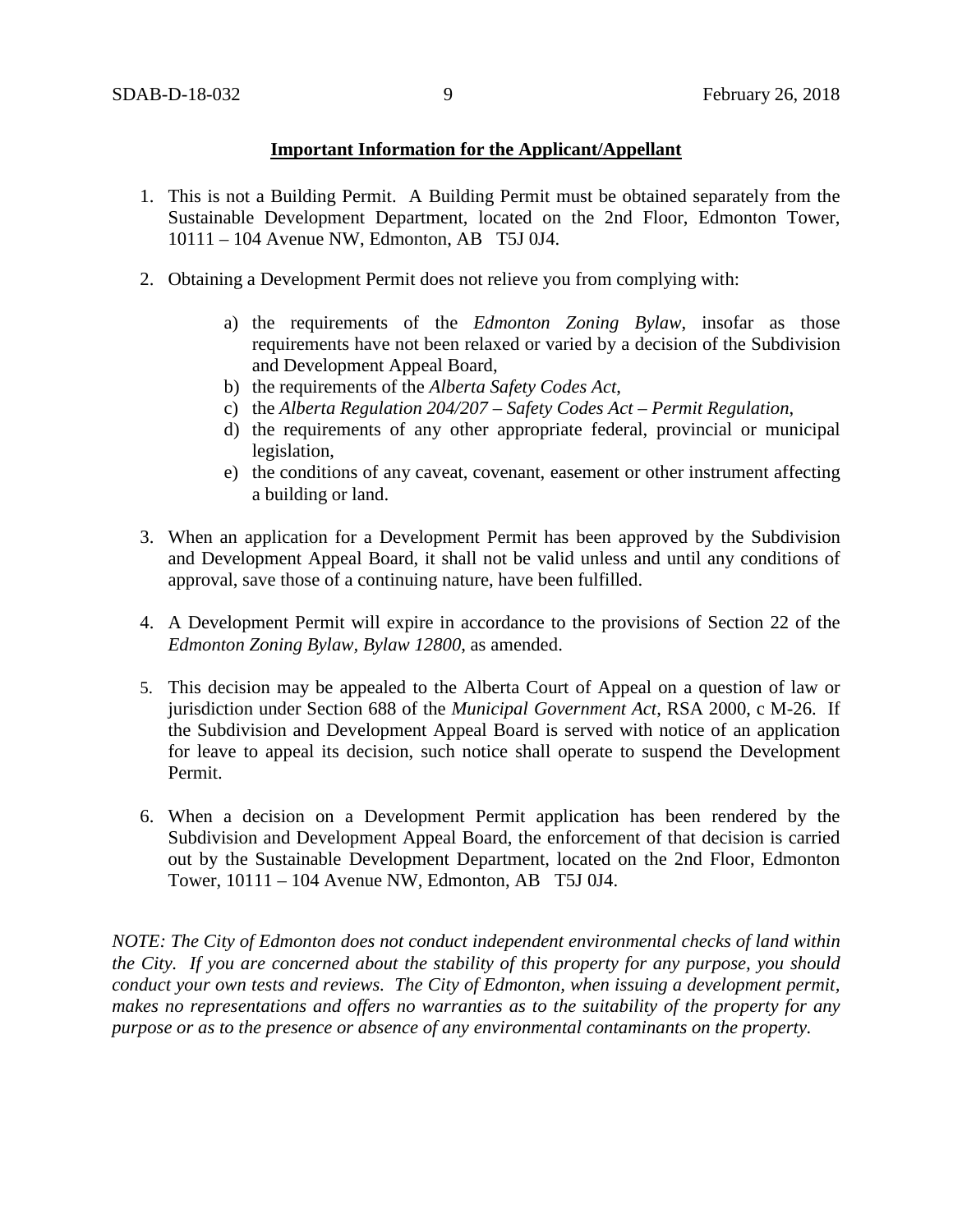

Date: February 26, 2018 Project Number: 263829840-001 File Number: SDAB-D-18-033

# **Notice of Decision**

[1] On February 15, 2018, the Subdivision and Development Appeal Board (the "Board") heard an appeal that was filed on December 22, 2017. The appeal concerned the decision of the Development Authority, issued on December 13, 2017 to refuse the following development:

Install a Roof Off-premises Sign. (Pattison Outdoor Advertising)

- [2] The subject property is on Plan RN22 Blk 26 Lot 8, located at 10805 124 Street NW, within the CB1 Low Intensity Business Zone. The Main Streets Overlay and West Ingle Area Redevelopment Plan apply to the subject property.
- [3] The following documents were received prior to the hearing and form part of the record:
	- Copies of the application, refused permit with attachments and plans;
	- Appellant's supporting documents;
	- Development Officer's written submissions;
	- Two online responses in opposition to the development; and
	- One letter from the 124 Street Business Association in opposition.

# **Preliminary Matters**

- [4] The Presiding Officer outlined how the hearing would be conducted, including the order of appearance of parties, and no opposition was noted.
- [5] One of the panel members, Mr. I. O'Donnell, disclosed that he was previously employed by Pattison Outdoor Advertising over ten years ago. Mr. O'Donnell also advised he is the Executive Director of the Downtown Business Association and therefore knows Mr. J. McLaren, Executive Director, of the 124 Street Business Association who submitted a letter of opposition regarding this appeal. There was no opposition to the composition of the panel.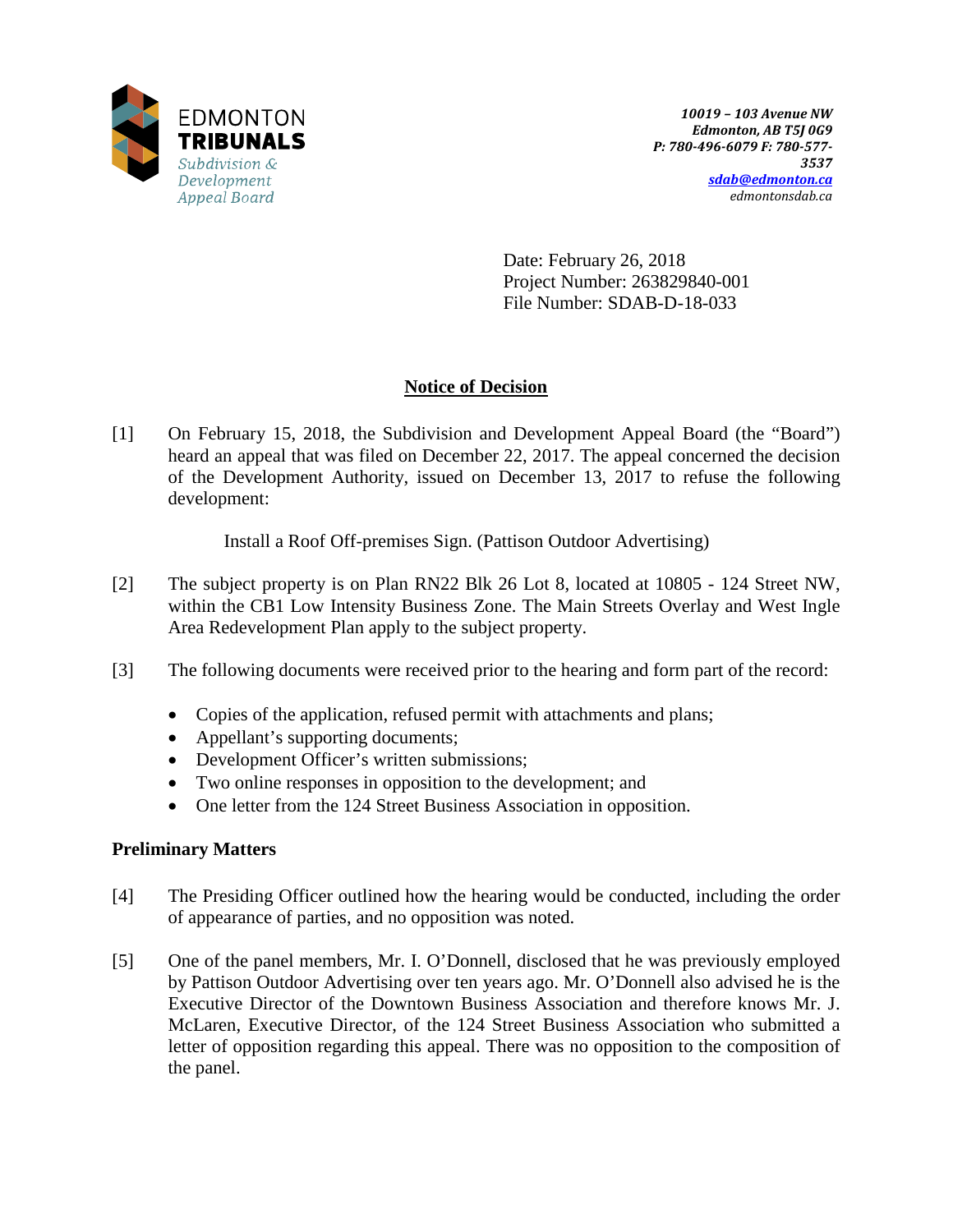[6] The appeal was filed on time, in accordance with section 686 of the *Municipal Government Act*, RSA 2000, c M-26.

### **Summary of Hearing**

- *i) Position of the Appellant, Pattison Outdoor Advertising*
- [7] Mr. M. Caney appeared to represent Pattison Outdoor Advertising and the landowner of the property located at 10805 – 124 Street.
- [8] He provided a brief history of the site:
	- a) Pattison originally had a Fascia Sign on the north side of the building which was sold to the landowner. The City subsequently informed the landowner that no active permit was in place for this Sign.
	- b) As the Sign encroached on the neighbouring property, permission would be required from that landowner for a permit to be approved.
	- c) Permission was not granted; therefore, Pattison was consulted to remove the existing Sign and install a roof mounted billboard.
- [9] Pattison removed the original Sign and received an approved permit for a single face roof mounted billboard facing north. After obtaining this permit, they found the Sign was not buildable at the Height or location as originally proposed; therefore, the permit lapsed before the Sign was ever installed.
- [10] A new application was made for a roof mounted sign which is before the Board today. A few changes were made to the original plans and the most recent application is over the allowable Height for the area. He referred the Board to the elevation drawings under Tab 2 of his supporting materials. A second face was also added to provide more advertising opportunity and to help conceal the structural elements of the Sign.
- [11] After receiving the refusal, the Appellant consulted with its engineering team and was subsequently able to revise the structure to fit within the allowable Height. Mr. Caney referenced the revised elevation and engineering drawings under Tab 3 of his supporting materials.
- [12] The Development Officer's refusal stated that the Sign nearly doubles the Height of the development and increases the massing to the point where it is not in keeping with the abutting and adjacent commercial properties.
- [13] The Development Officer was also concerned that the structural elements of the Sign are visible to pedestrians on 124 Street and to the residential properties to the east. While it was not included in his supporting materials, Mr. Caney submitted that Pattison Outdoor Advertising would be willing to attach cladding to the Sign as a condition of approval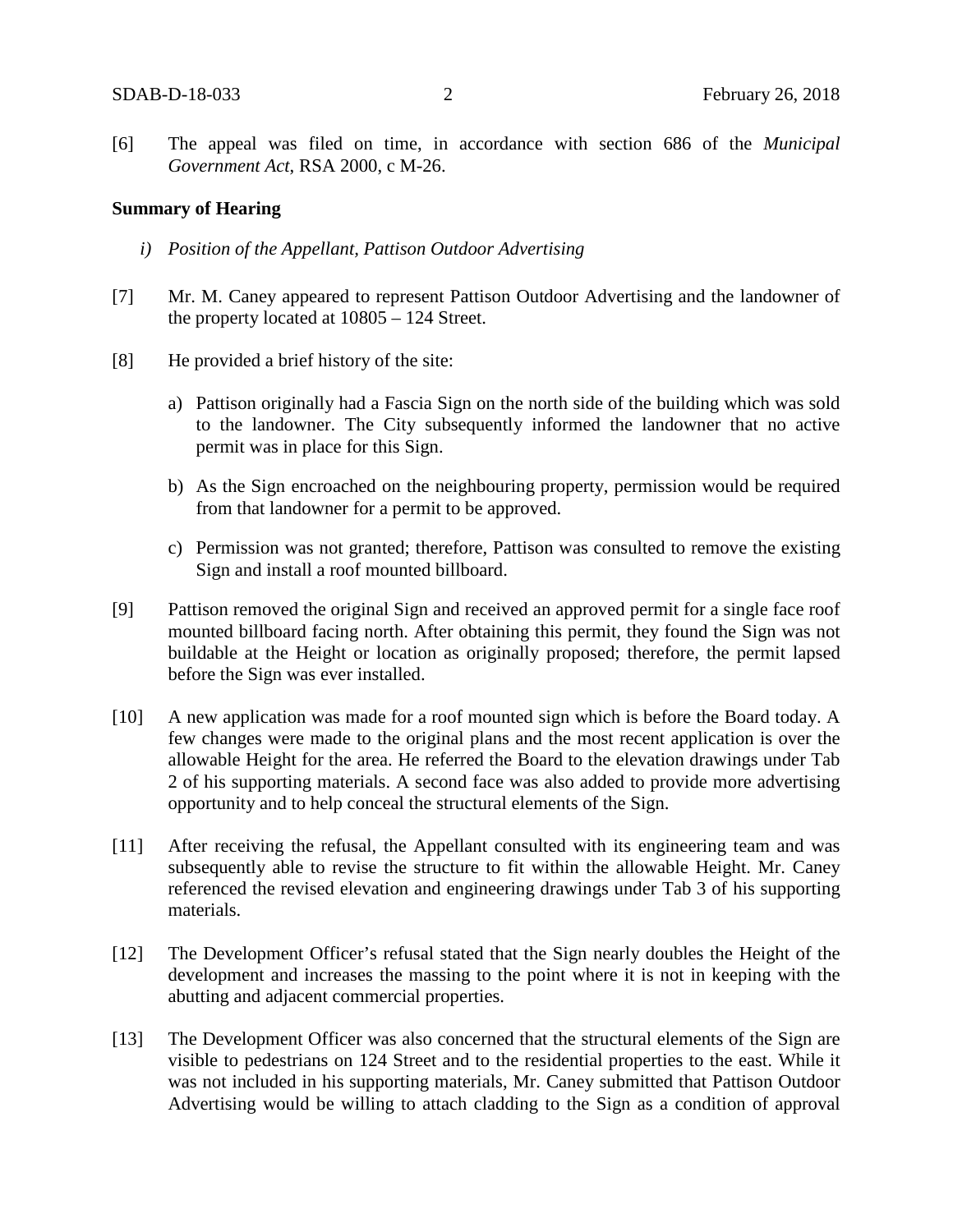and would provide revised drawings. This cladding could be designed to match the look and architecture of the area.

- [14] Mr. Caney also submitted that the residential properties to the east will not be impacted, and referred the Board to Tab 4 of his supporting materials. Photos show the lane to the east of the proposed development and confirm that no houses are facing the proposed development. It was his view that a roof mounted Sign would not unduly affect the residents of the area or negatively impact their views.
- [15] He acknowledged that letters of opposition were received, but in his view, he has demonstrated that no residents will be affected by the proposed development. The Sign can also be used to affordably promote the businesses in the area.
- [16] If this permit is approved, the Development Officer would have the opportunity to re-visit the impact of the development in the future when the Sign permit expires.
- [17] The Appellant confirmed that the subject development is not a Digital Sign and there is only one light in front of the Sign to illuminate it. Advertising is usually rented out for an average of four weeks.
- [18] There is a Sign at the corner of 107 Avenue and 124 Street which is much larger than the proposed Sign. There are also two Signs along 124 Street that are similar in Height or slightly lower than the proposed development. It was his understanding that one of the Signs was freestanding and the other was roof-mounted.
	- *ii) Position of the Development Authority*
- [19] The Development Authority was represented by Mr. P. Adams.
- [20] The purpose of the new Main Streets Overlay is to orientate development to encourage foot traffic. The proposed Sign is more focused toward vehicular traffic, does not fit in with the built form of the area and would double the massing effect.
- [21] Mr. Adams acknowledged that there are comparable streets with roof mounted signs. However, those signs were historically approved prior to the Main Streets Overlay coming into effect and may no longer be approved when they come up for renewal.
- [22] He could not confirm the Height of the other Signs in the vicinity. When he reviewed those other Signs, he simply considered whether the proposed development would meet the correct separation distance from those other Signs. He believes the two nearest Signs are both freestanding.
- [23] He did not reach out to neighbouring businesses to obtain their opinion when refusing the Sign but believes that the letter of opposition from the 124 Street Business Association provides the Board with this information.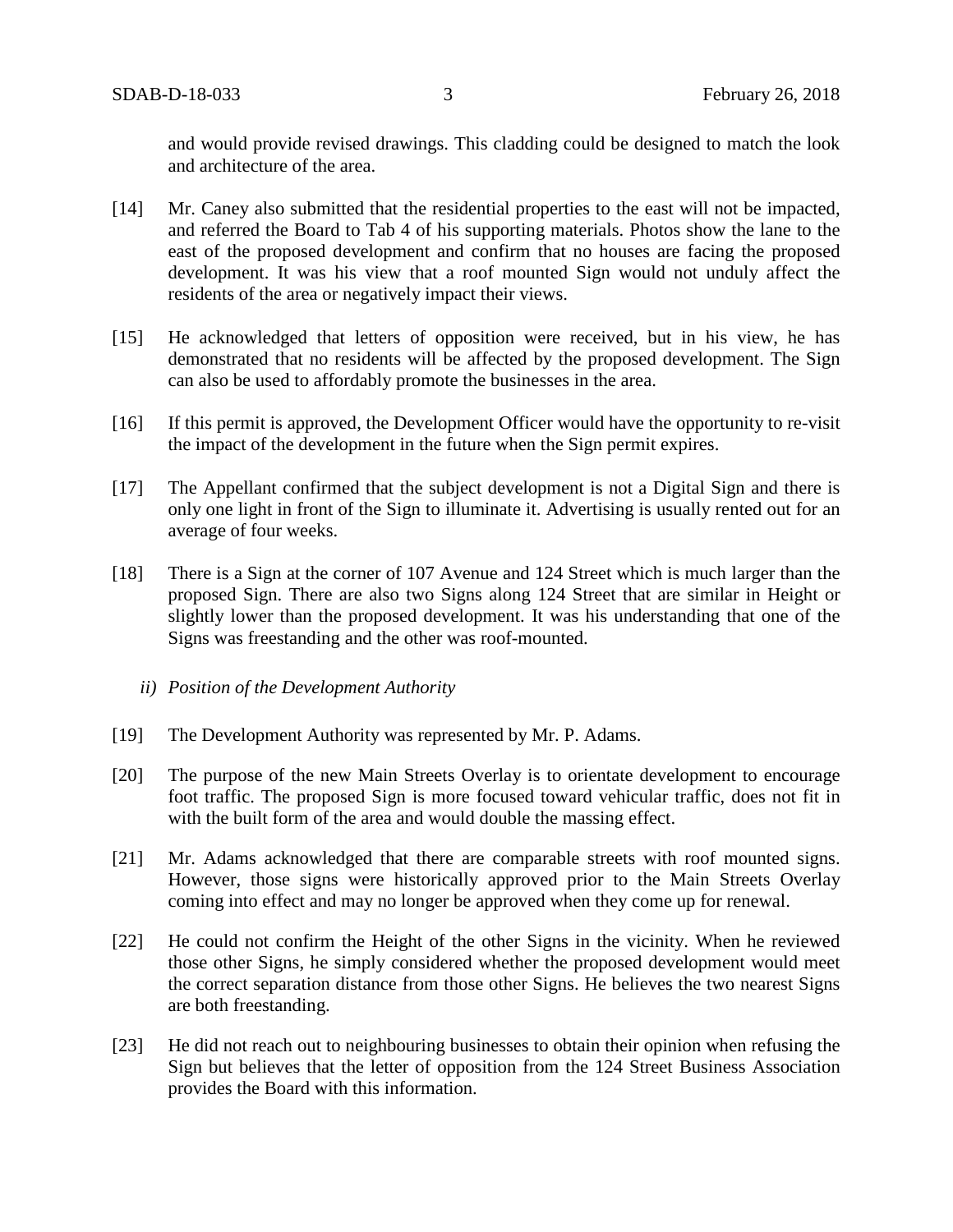[24] Despite the submission by the Appellant that revisions will be made to the Height and that cladding could be provided, it was his view that the general impact of the Sign would not be in keeping with the pedestrian focus and architectural built form of the area.

*iii) Rebuttal of the Appellant*

[25] Nearby businesses could take advantage of the Sign to promote themselves.

## **Decision**

[26] The appeal is DENIED and the decision of the Development Authority is CONFIRMED. The development is REFUSED.

## **Reasons for Decision**

- [27] The proposed development is for a Roof Off-premises Sign, which is a Discretionary Use in the CB1 Low Intensity Business Zone.
- [28] The Board notes that the proposed development is covered by the Main Street Overlay and finds that the introduction of a large roof top billboard in this area is incompatible with the architectural design and the commercial intent of this re-developing area.
- [29] While the Board acknowledges that the applicant proposed to eliminate the Height deficiency and to screen the support structure, the Board finds that the support structure would still be of significant Height in order to gain the maximum elevation for the advertising billboard. The Board concurs with the Development Officer's view that the proposed development is not compatible with sections 59F.3(4)(c) and 59.2(6) of the *Edmonton Zoning Bylaw*.
- [30] The Board has reviewed the photographic evidence submitted by both the Appellant and the Development Officer. Of note, both parties submitted Google View images of northbound 124 Street. The Board finds that the streetscape consists entirely of one or two Storey commercial buildings with painted storefronts, special streetlamps, and tree plantings, which are all consistent with the General Purpose of the Main Streets Overlay to strengthen the pedestrian-oriented character of this street. It is within this context that the Board finds that the proposed development, which would protrude markedly above all other structures in the area, is not characteristic with the surrounding properties, nor is it consistent with the General Purpose of the Overlay.
- [31] The Board further notes that two on-line responses in opposition and a letter of opposition from the 124 Street Business Association were received. The Board concurs with the Business Association in that the proposed development will "erode the visual aesthetics of [the] area". In arriving at this conclusion, the Board compared the Google Maps image submitted by the Development Officer, which shows 124 Street as it currently exists, with the image submitted by the Appellant in Tab 2, which shows a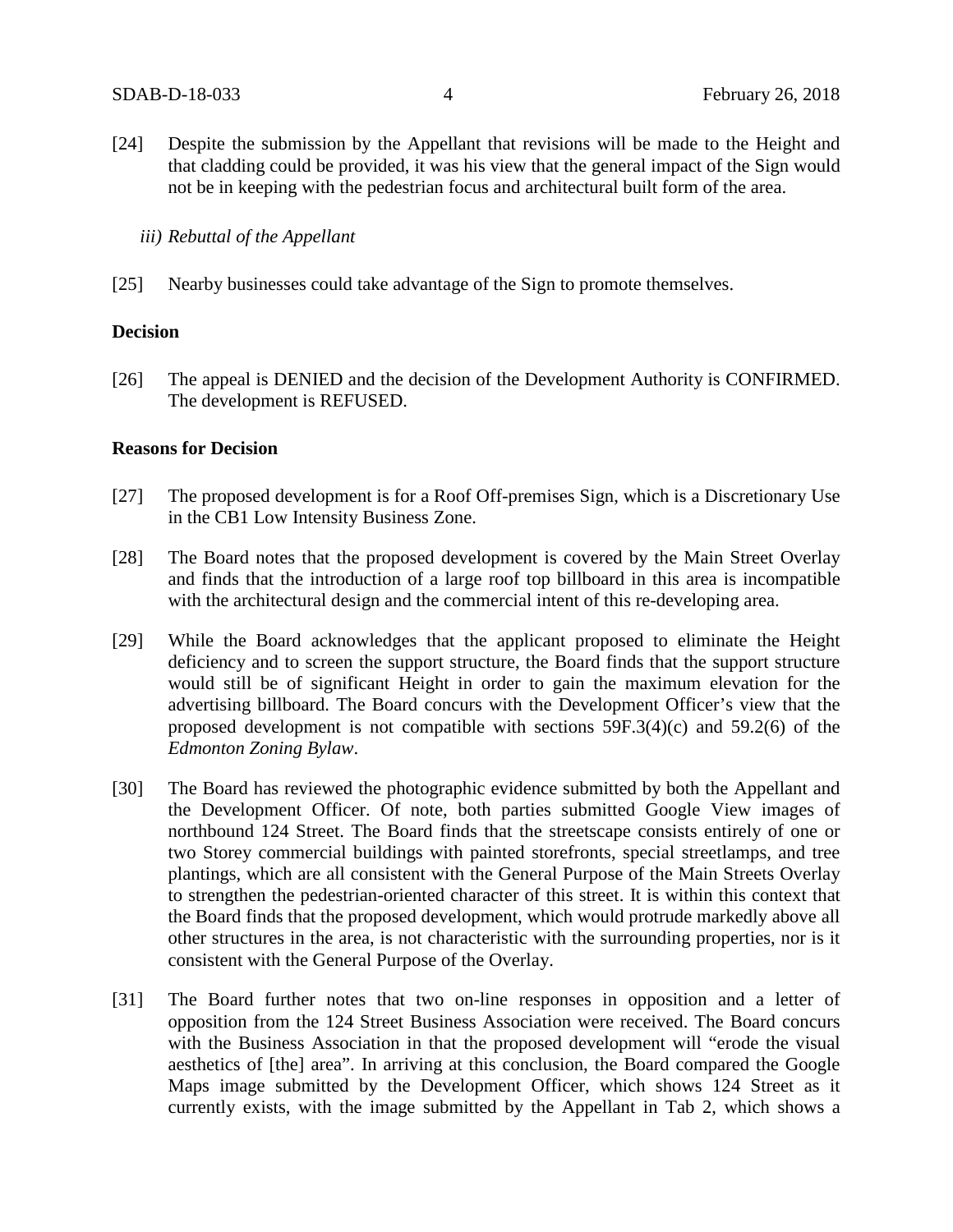rendering of 124 Street with the proposed Sign. In comparing the two, the Board finds that the proposed development does not provide visual interest for pedestrians and is inconsistent with the streetscape improvements which have been made along 124 Street.

[32] For the foregoing reasons, the Board concludes that the proposed development would not be reasonably compatible with the area and would adversely affect the use, enjoyment or value of the adjacent properties. The appeal is denied.

Hoel REsource

Noel Somerville, Presiding Officer Subdivision and Development Appeal Board

Board Members In Attendance: Mr. I. O'Donnell; Ms. E. Solez